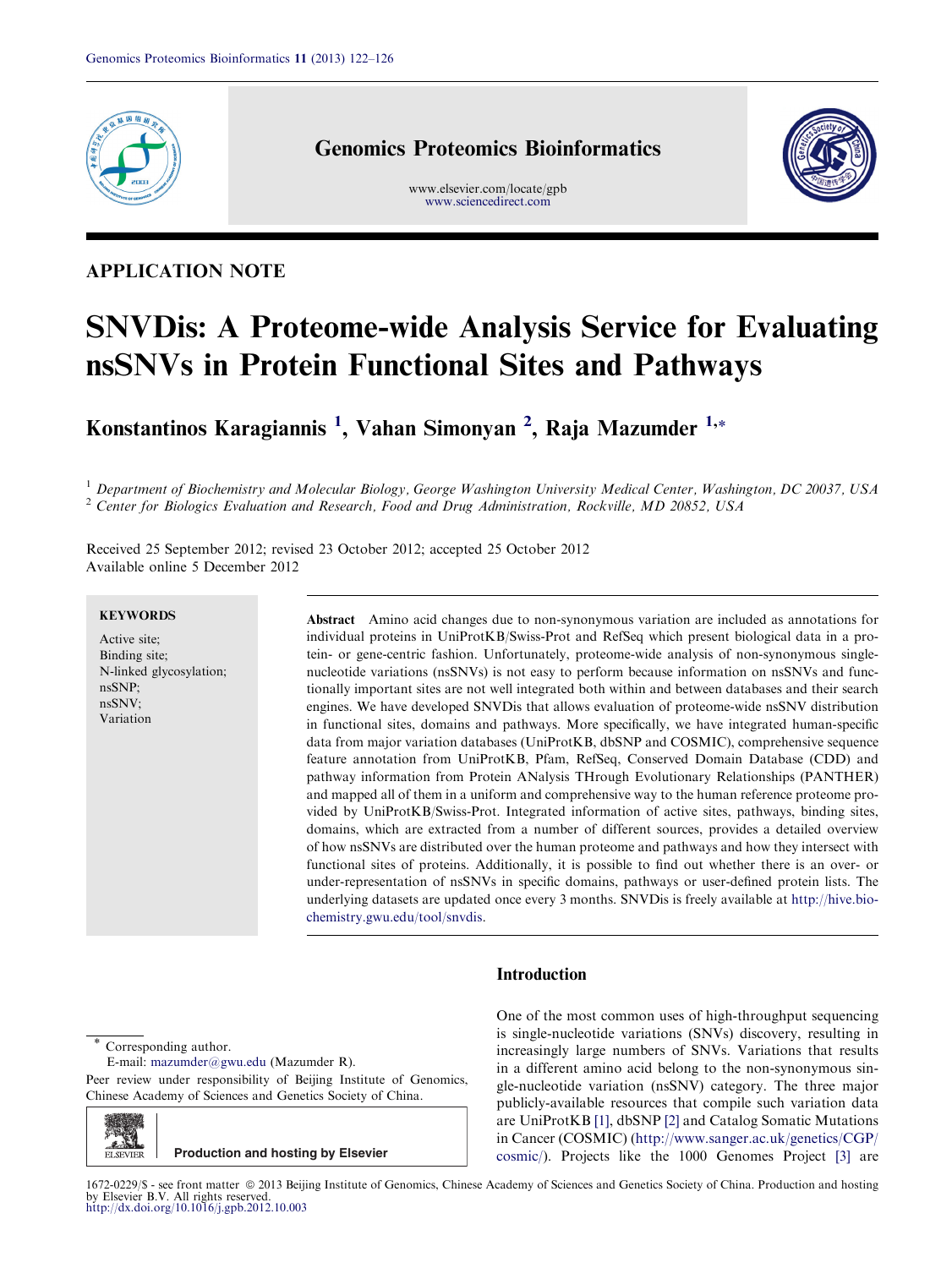already available in dbSNP and it is expected that these three databases will continue integrating other large-scale SNV data as they become available.

Variation data in itself has very little biological meaning. Integration of complimentary information on sequence features such as those available from UniProtKB, RefSeq [\[4\],](#page-4-0) Pfam [\[5\]](#page-4-0), Conserved Domain Database (CDD) [\[6\]](#page-4-0) and Protein ANalysis THrough Evolutionary Relationships (PANTHER) [\[7\]](#page-4-0) is necessary to analyze the effects of these variations on active sites, binding sites, protein domains, glycosylation sites, pathways and overall protein and proteome function. Several services are available to identify the effect of nsSNVs on individual protein function which is done mainly through sequence conservation analysis and/or through mapping of sequence and structure features to individual proteins [\[8–10\].](#page-4-0) To the best of our knowledge none of them allow proteome-wide analysis of integrated data similar to the work on proteome-wide analysis on the effect of nsSNVs on N-glycosylation sites[\[11\].](#page-4-0) SNVDis is a web tool that addresses this by integrating variation data with curated sequence feature annotations in a protein-centric fashion. More specifically, the tool can be used to find nsSNVs inside specific sites (active and binding), protein domains and pathways in user-defined set of proteins or in the entire proteome. SNVDis can also be used to statistically evaluate if there is an over- or under-representation of nsSNVs in specific domains and pathways and user defined protein sets.

# **Methods**

#### Architecture

All the datasets required for the analysis are collected, updated and stored, on a regular basis, in a database in the High-performance Integrated Virtual Environment (HIVE) server [\[12\]](#page-4-0). The datasets are organized in a database with all data mapped to nsSNV ids (Figure 1).

### **Datasets**

The complete human proteome is obtained from UniProtKB/ Swiss-Prot using the complete proteome keyword. Then sSNV variation data is extracted from UniProtKB/Swiss-Prot, RefSeq which provides dbSNP data and COSMIC. Information on pathways is collected from PANTHER, protein domain information is obtained from Pfam and information on active and binding sites and N-linked glycosylation sites is collected from UniProtKB and CDD. Apart from UniProtKB data which is downloaded using UniProtJAPI, the rest of the datasets are extracted from files provided in ftp servers of each database.

#### Position mapping

Since both Pfam and PANTHER provide their datasets mapped to UniProtKB, there is no need to perform any additional mapping. In contrast, ID mapping [\[13\]](#page-4-0) is necessary in the case of dbSNP, CDD and COSMIC data. Pairs already mapped between these databases are extracted from ID mapping files and the Needleman-Wunsch algorithm [\[14\]](#page-4-0) is used to align sequence pairs to confirm mappings.

#### Expected nsSNVs

The tool returns the number of nsSNVs that are present inside a domain, site (active, binding or N-glycosylation) or a group of proteins and also provides the number of nsSNVs that should be expected on the assumption of uniform distribution. The number of expected nsSNVs is calculated using the following equation:

$$
S_{expected} = S_{input} \frac{L_{input}}{L_{query}}
$$

where  $L_{input}S_{input}$  and  $L_{query}$  depend on the type of the analysis. In the case of domains or custom domains analysis,  $s_{input}$  is the number of nsSNVs found inside the domain.  $L_{input}$  is the sum of sizes of that domain found in various proteins and  $L_{query}$ is the sum of sizes of these proteins that contain the domain. In the case of protein set analysis,  $S_{input}$  is the number of nsSNVs found inside the proteins of this protein set.  $L_{input}$  is the sum of sizes of all the proteins in this protein set and  $L_{query}$  is the size of the entire proteome. In the case of site analysis,  $S_{input}$  is the number of nsSNVs found inside the sites.  $L_{input}$ 





Additional data can be easily integrated into the database if they are mapped to any sequence database accession numbers or identifiers.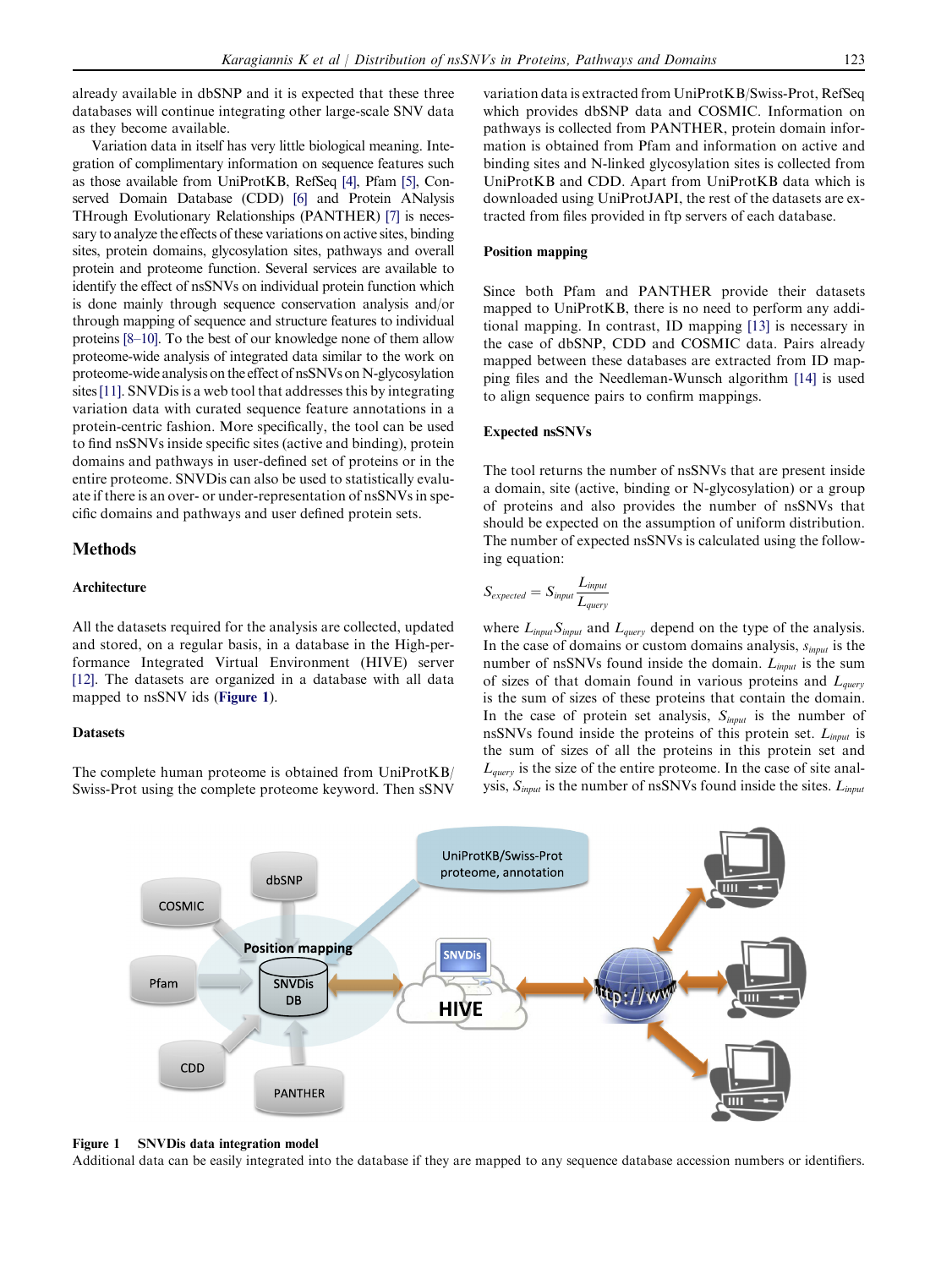is the sum of sizes of these sites found in various proteins and  $L_{\text{query}}$  is the sum of sizes of these proteins that contain these sites. P value is calculated based on methodology described earlier [\[15\].](#page-4-0)

### Computational environment

HIVE provides computational infrastructure for storage and analysis for this project. Resources include two Dell servers, an integrated computational powerhouse private cloud, 10Gb 48-port Ethernet switch and cloud control servers.

# Results and discussion

Users can perform queries using different combinations of nsSNV datasets from UniProtKB, dbSNP, COSMIC and NCI-60 cell lines and analyze their effect on active sites, binding sites, N-linked glycosylation sites, protein domains and pathways. As a first step, the user selects the sources of nsSNV data and the UniProtKB accessions that are included in the search. The accession numbers can only be a subset of Uni-ProtKB/Swiss-Prot's human proteome set or the entire human proteome. At the time of writing of this paper, there were almost 780,000 nsSNVs collected from COSMIC (including NCI-60), UniProtKB and dbSNP. Out of them, about 670,000 were mapped successfully to UniProtKB/Swiss-Prot human proteome. Finally, due to duplications inside individual datasets and between different data sources, more than 450,000 distinct variations were mapped to the human proteome. Distinct variations are defined as those that occur at different positions or lead to different amino acid changes.

#### Analysis of nsSNVs in functional sites

Functionally important amino acid sites such as active sites and binding sites are based on manually-curated annotations available from UniProt [\[1\]](#page-4-0) and CDD [\[6\]](#page-4-0). In Figure 2A, we can easily see that the three data sources from which we get our variation data, namely UniProtKB, dbSNP and COSMIC, have very different coverage. In fact, in the example of active sites there are no nsSNVs that come from all three sources

and the overlap of COSMIC with UniProtKB and dbSNP is quite low (Figure 2A), while there is some overlap for binding sites (Figure 2B). We intend to continue including other sources of high-quality variation data based on user requests.

One of the major advantages of this service is the ability to query and analyze integrated datasets. For example, integrating active site and binding site information from the two major sources of curated sequence features (UniProtKB/Swiss-Prot and CDD) with data from three variation databases can quickly provide a comprehensive view of the potential effect of variation on protein function. For example, we find 559 enzymes which possibly are inactive in certain populations or cells due to variations in their active site. Based on Uni-ProtKB/Swiss-Prot keyword and Gene Ontology analysis, enzymes involved in carbohydrate and lipid metabolism are overrepresented in the dataset while proteins involved in transcription and transport are highly under-represented. Clustering of these 559 enzymes reveals that kinases and proteases form the two largest protein families that are impacted by nsSNVs on their active sites.

#### Analysis of nsSNVs in protein domains

Users can also find which protein domains and/or pathways have significantly higher numbers of nsSNVs. Pfam domains Trypsin (PF00089), Tyrosine kinase (PF07714) and SET (PF00856) are examples of such domains with significantly higher than expected numbers of nsSNVs. Users can select to retrieve nsSNV distribution results for all the PFAM domains by selecting no  $P$  value cut-off, or alternatively they can select a stringent P value cut-off to retrieve only those domains that have significantly higher than expected number of nsSNVs. Users can also select to investigate just one domain by using the 'Select a domain' option.

#### Analysis of nsSNVs in pathways

The tool makes it easy to find pathways that have significantly higher numbers of nsSNVs than what is expected. Examples of such pathways include p53 pathways and ubiquitin proteasome pathway. Users can also have a list of accessions,



# Figure 2 Distribution of nsSNVs

A. The total number of nsSNVs from different databases that fall inside active sites as annotated by UniProt or CDD. B. Similarly, the number of nsSNVs that can be found inside binding site regions defined by UniProt or CDD. Notice that in both cases, all databases have a large percentage of unique entries.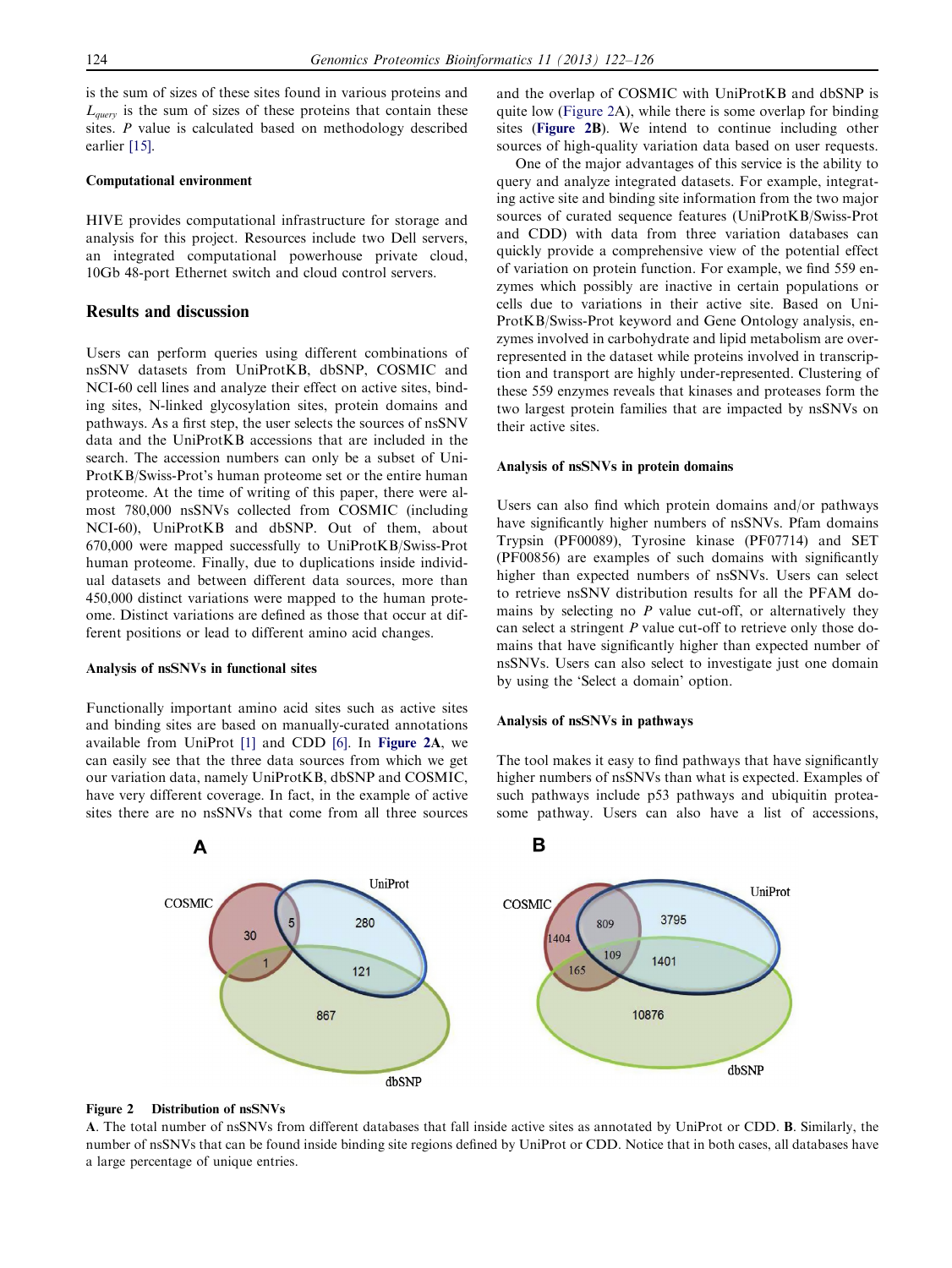representing a user-defined pathway, which they can upload and check to see if there is an over- or under-representation of nsSNVs in their dataset. For example, the user can perform a search in the UniProt database to retrieve all proteins involved in Alzheimer's disease and they can then upload these accessions to see if there are significantly higher or lower numbers of nsSNVs in these proteins compared to the normal distribution expected. From the results page users can also explore the variations further through hyperlinks to databases such as UniProt, RefSeq and dbSNP.

#### Analysis of nsSNVs in user-defined regions of proteins

Users may have a list of proteins with regions in these proteins; such as domain boundaries that are of specific interest. Such a dataset consisting of UniProtKB accession (one per line) followed by comma separated amino acid ranges (e.g., Q8WXI7, 1–10,000, and 10,001–20,000) can be investigated to see if there are more nsSNVs in specific regions of the proteins.

# Usage and utility

We provide an elegant yet simple tool that allows proteomewide analysis of variation data. Although analysis of single proteins is possible using this tool, the main emphasis of the tool is to provide a comprehensive view of the effect of nsSNV on the entire proteome or pathways or all proteins that have a specific domain. The tool is flexible and allows users to define which proteins constitute the proteome or pathway. Users can also define custom domain boundaries. Below are some usecases that highlight several tool features.

# Identify proteins in the human proteome that has loss of glycosylation sites due to nsSNVs

The glycoproteome is variable. It is clear that to get a comprehensive view of the glycoproteome, we need to factor in gain/loss of glycosylation sites due to SNVs [\[11\]](#page-4-0). Such novel sites can be present in some populations or in cancer cells. List of proteins that are affected at the N-linked glycosylation site due to variation can be retrieved by selecting UniProtKB/Swiss-Prot proteome and all the variation datasets shown in the tool home page and clicking 'Submit'. This will take the user to the next page which has several types of nsSNV analysis options. In the 'Functional sites' analysis box, select 'N-linked glycosylation sites' and then unclick 'or not' check box and then select 'Submit'. The results page will be generated which provides tables and graphical representation of the sites, proteins and the type of amino acids (polar, negatively charged, neutral and positively charged) involved in the variation.

#### Retrieve proteins with nsSNVs at active sites or binding sites

Users can choose to find out the effect in the entire proteome or just a set of proteins (for example, a set of proteins found to be down-regulated in some experiment). Such a list of proteins can be retrieved by following the same workflow as described above except, instead of selecting 'N-linked glycosylation sites', the user would need to select 'Active sites' and/or 'Binding sites'. By merging data from several extant databases and using the tool, we find that there are 934 unique nsSNVs that occur at the active sites of 559 unique proteins. Follow up pathway and functional analysis using Ingenuity Pathway Analysis® (IPA) tools, a web based interface for Ingenuity Knowledge Base (Ingenuity® Systems, <http://www.ingenuity.com>) shows several pathways over- or under-represented in the active site nsSNV dataset, with the most significantly affected pathways involved in carbohydrate metabolism. Disease-propensity analysis shows a significant over-representation of glycogen storage diseases (GSD) and various neurodegenerative diseases. Such results are interesting because in follow-up studies one can try to see what products or substrates would be altered if such a variation was to be found. Genotyping chips, which can scan thousands of people, can be used to see if any of these variations do exist and if such variations lead to metabolic disorders or other phenotypes. These observations are useful in the planning and execution of future studies relating active/binding site nsSNVs to protein dysfunction and human disease. These examples provide data that can be used to generate simple hypotheses, demonstrating predictive utility of this method.

# Determine if a particular Pfam domain has over-representation of nsSNVs

To perform this analysis, user selects UniProtKB/Swiss-Prot proteome and all the variation datasets in the tools home page and clicks 'Submit'. This will take the user to the next page which has several types of nsSNV analysis options. In the 'Protein domains' analysis box, click on 'Select a domain' and enter 'PF00856'. For this domain (SET domain), we do see that there is an over-representation of the nsSNVs. This could be due to the fact that this protein has been heavily researched, or it could be also due to the fact that this protein is indeed prone to variation. Additional research would be necessary to investigate these hypotheses.

#### Enrichment analysis of nsSNVs in custom protein/gene sets

Given a list of proteins/genes that are up-regulated in an experiment, user can find out if these genes are more or less prone to nsSNV compared to the rest of the genes from humans. Such analysis can be done by selecting UniProtKB/Swiss-Prot proteome and all the variation datasets in the home page for the tools and clicking 'Submit'. This will take the user to the next page which has several types of nsSNV analysis that the user can perform. In the 'Protein sets' analysis box, select 'Select a pathway or provide your set' and then from the pull-down menu select 'Provide your own pathway' and paste UniProtKB accession numbers and click on 'Submit'. The results page provides tables and graphical representation of the sites, variation and proteins and statistical evaluation of over- or under-representation of the nsSNV in the dataset. In this workflow, user can also choose to use one single protein, although information on one single protein can also be obtained directly by going to the respective databases. The only additional information in this case would be the statistical evaluation of the distribution of the nsSNVs in that particular protein.

# Enrichment analysis of nsSNVs in user-defined protein boundaries

Given a list of proteins and regions within these proteins, the 'Custom domain' functionality can be used to find out if these regions are more or less prone to nsSNVs. For example, this functionality can be used to determine if there is more variation in the beta-sheets or loops.